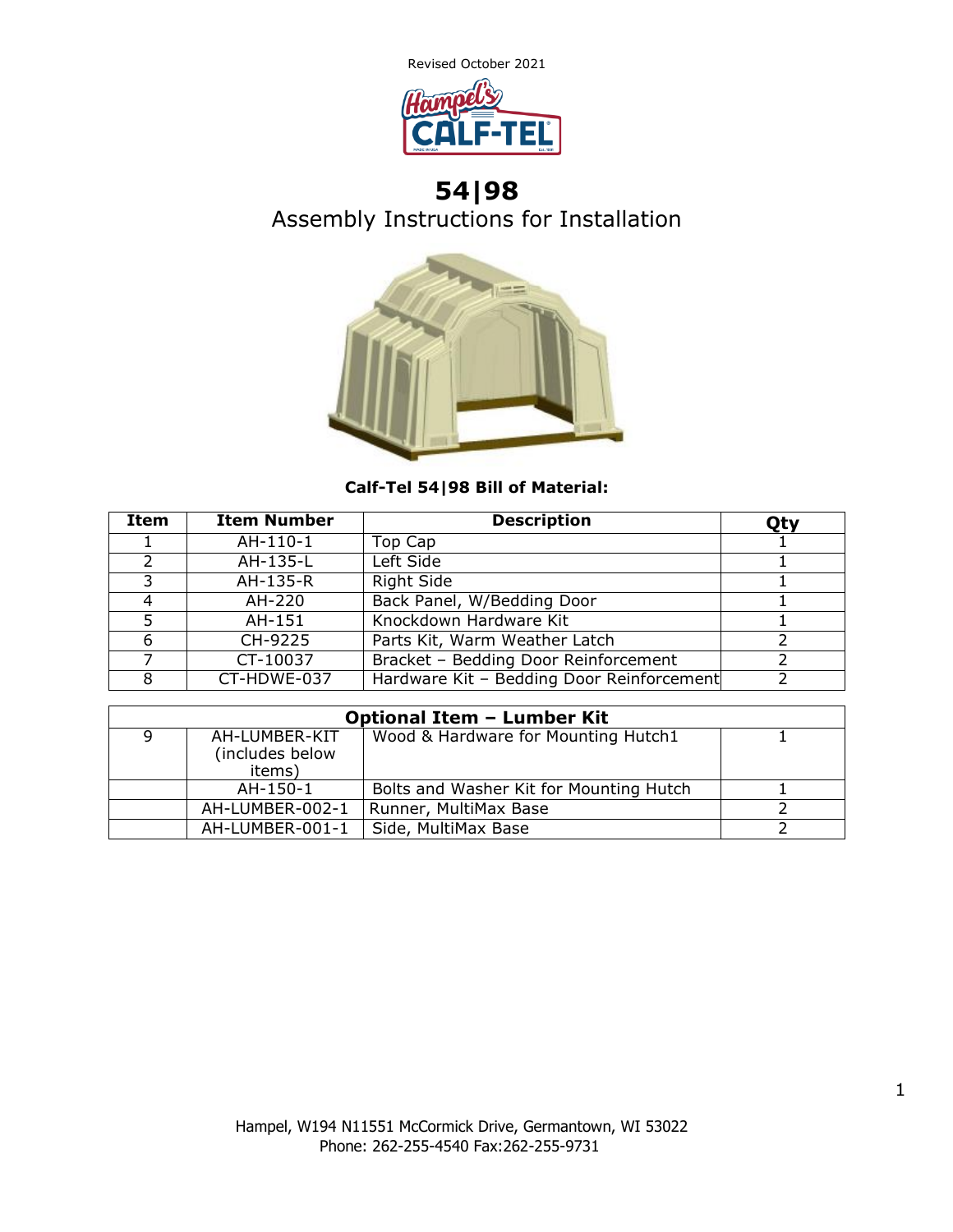

### **Tools Needed – To Assemble the Unit**

- 1. 1/4" (6mm) Drill Bit
- 2. 2 Drill
- 3. 5mm Socket
- 4. Ratchet
- 5. Helper(s)

### **Tools Needed – To Assemble the Latch**

- 1. 7/16" or 11mm Socket/Ratchet
- 2. 7/16" or 11mm Wrench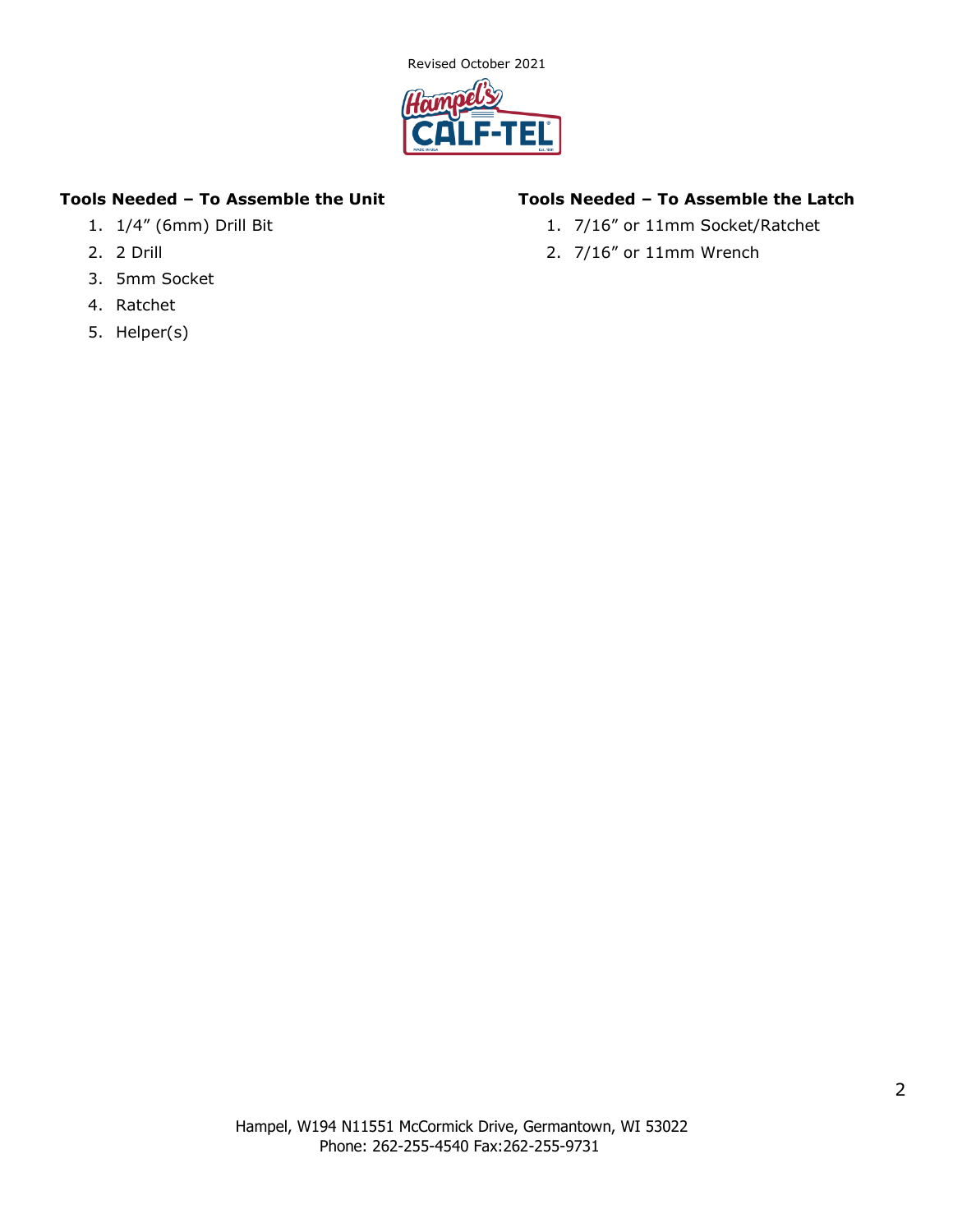

### **Installation Instructions:**

#### **Step 1:**

**A. Assemble the 54|98:** First – Place the left and right sides of the 54|98 on the ground standing upright approx. 60" (1524mm) apart (As shown in the picture below).



**\*Optional Method:** Sides may be slightly warped due to shipment configuration. It may help to attach the two (2) sides to the wood base prior to assembling the 54|98 (see picture below).

Follow the steps at the end of these instructions…(Optional Item – Lumber Kit)…to assemble the wood base to the sides of the  $\frac{1}{2}$  using the provided screws and washers. This will he sides in place so the next steps will be



Hampel, W194 N11551 McCormick Drive, Germantown, WI 53022 Phone: 262-255-4540 Fax:262-255-9731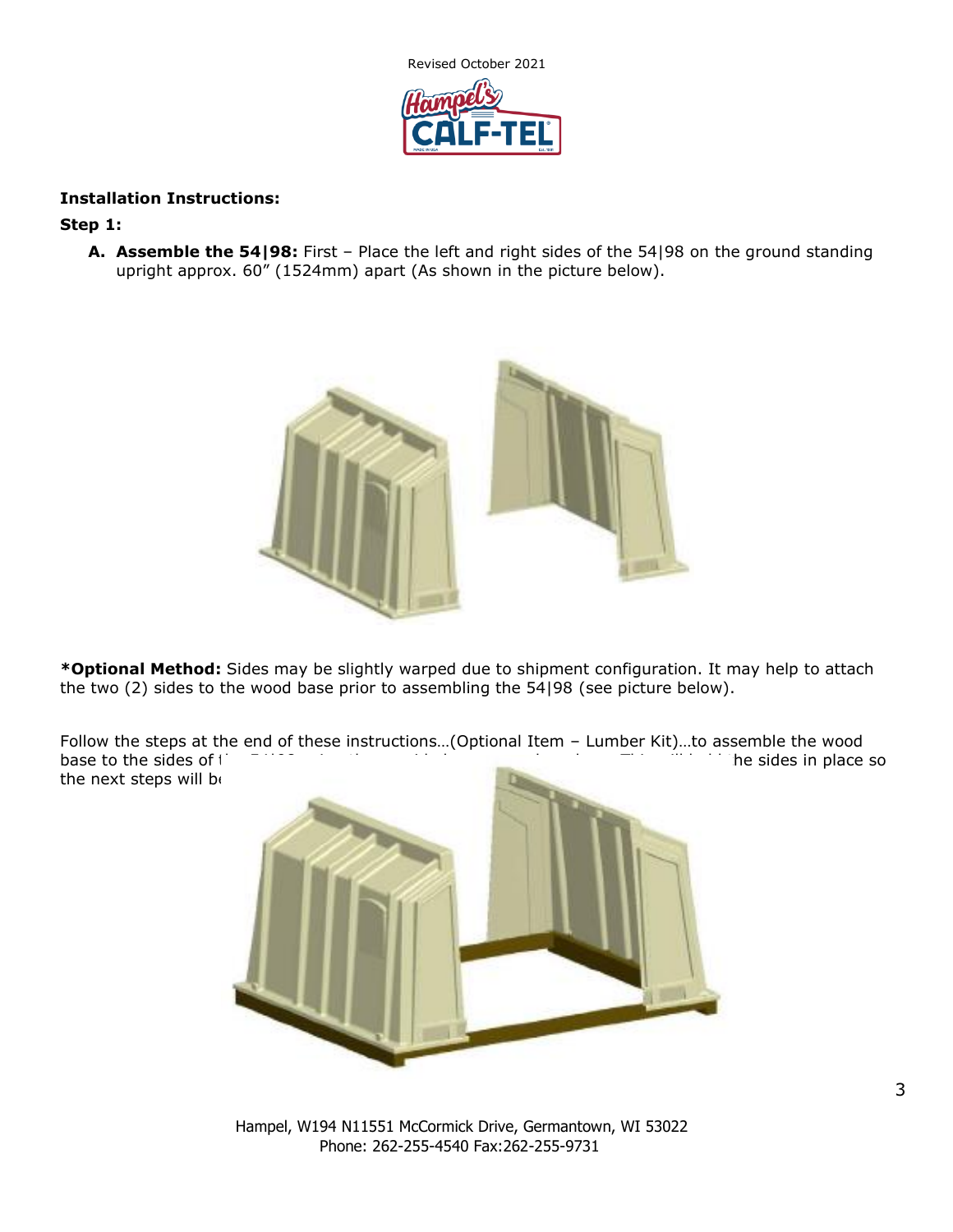

#### **Installation Instructions:**

**B. Next:** Place the top cap onto the left and write sides…the sides may need to be adjusted so the top cap sits correctly. The ribs on the top cap should line up with the ribs on the sides (as shown in the pictures below).



- **C. Next:** Starting in the back corner, attach the top cap to the left and right side using the M5 bolt, washers and lock nut. Using the ¼" (6mm) drill bit, locate the predrilled holes in the top cap and use them to drill a hole thru the sides.
	- a. The rivet is inserted from the outside of the 54|98 and the backup washer is used on the inside of the 54|98 (see detail below).

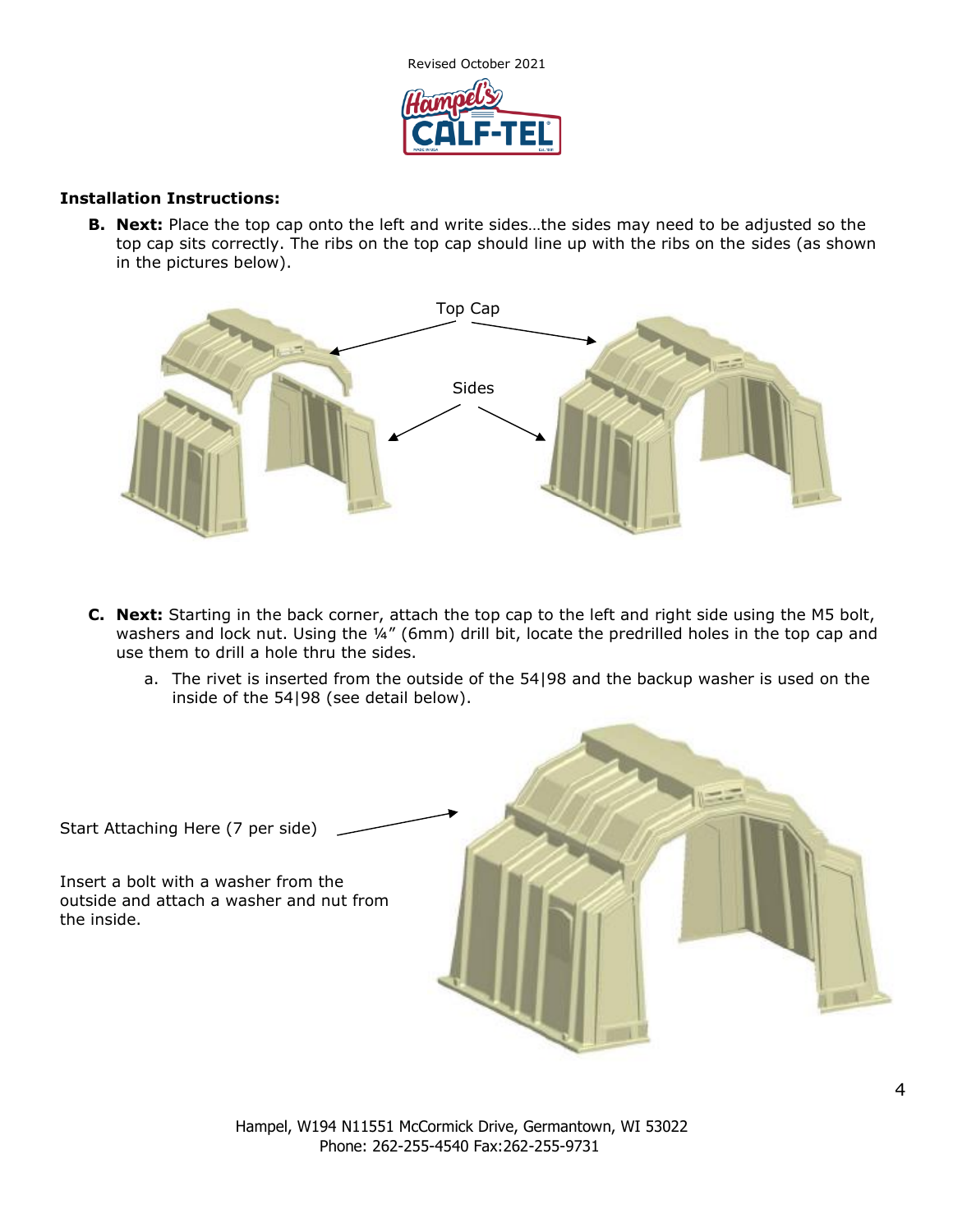

**D.** Next: Attach the back of the 54|98 using the ¼" (6mm) rivets and back up washers. Using the ¼" (6mm) drill bit, locate the predrilled holes in the back and use them to drill a hole thru the sides. The back slides up under the top cap and over the top of the sides.



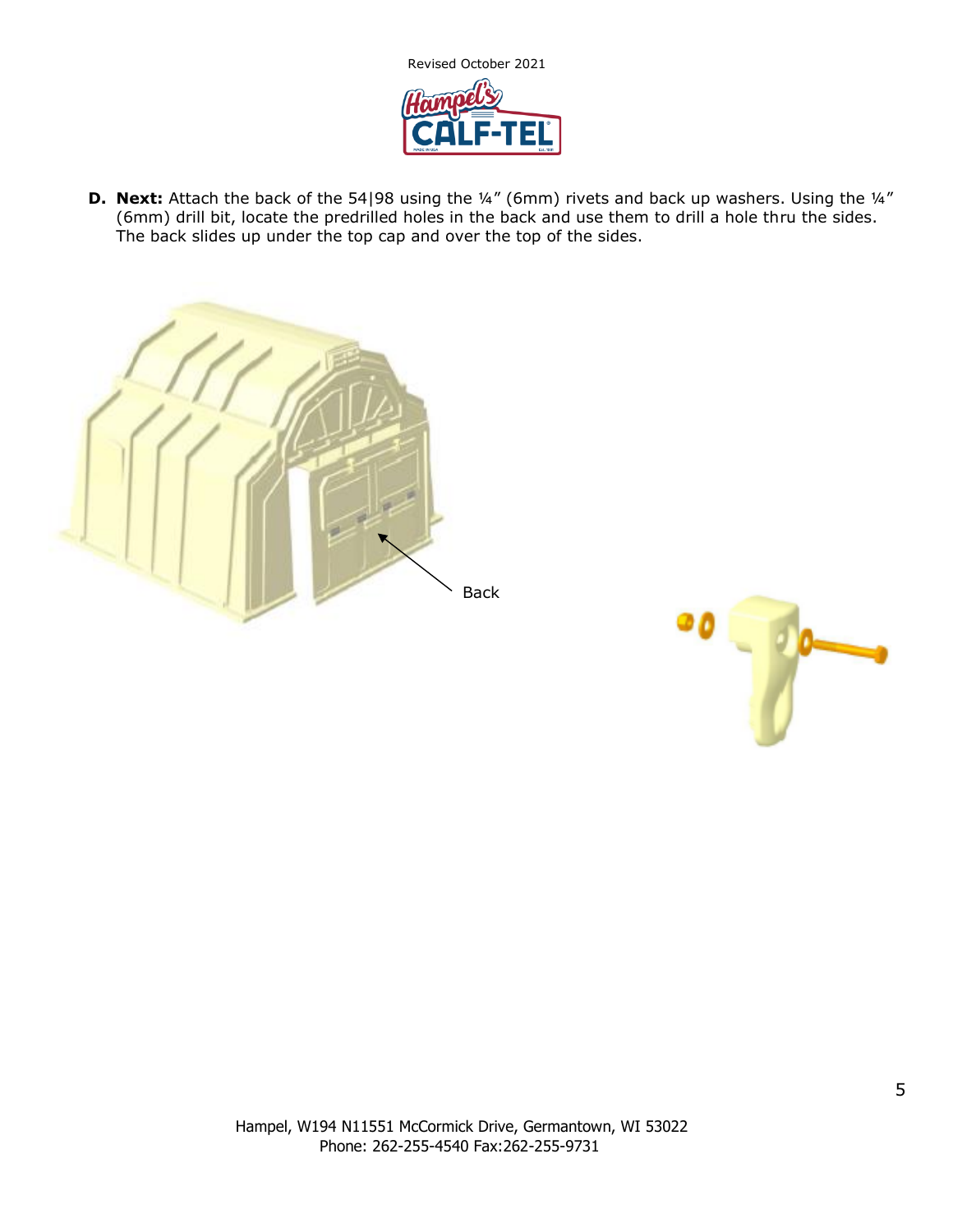

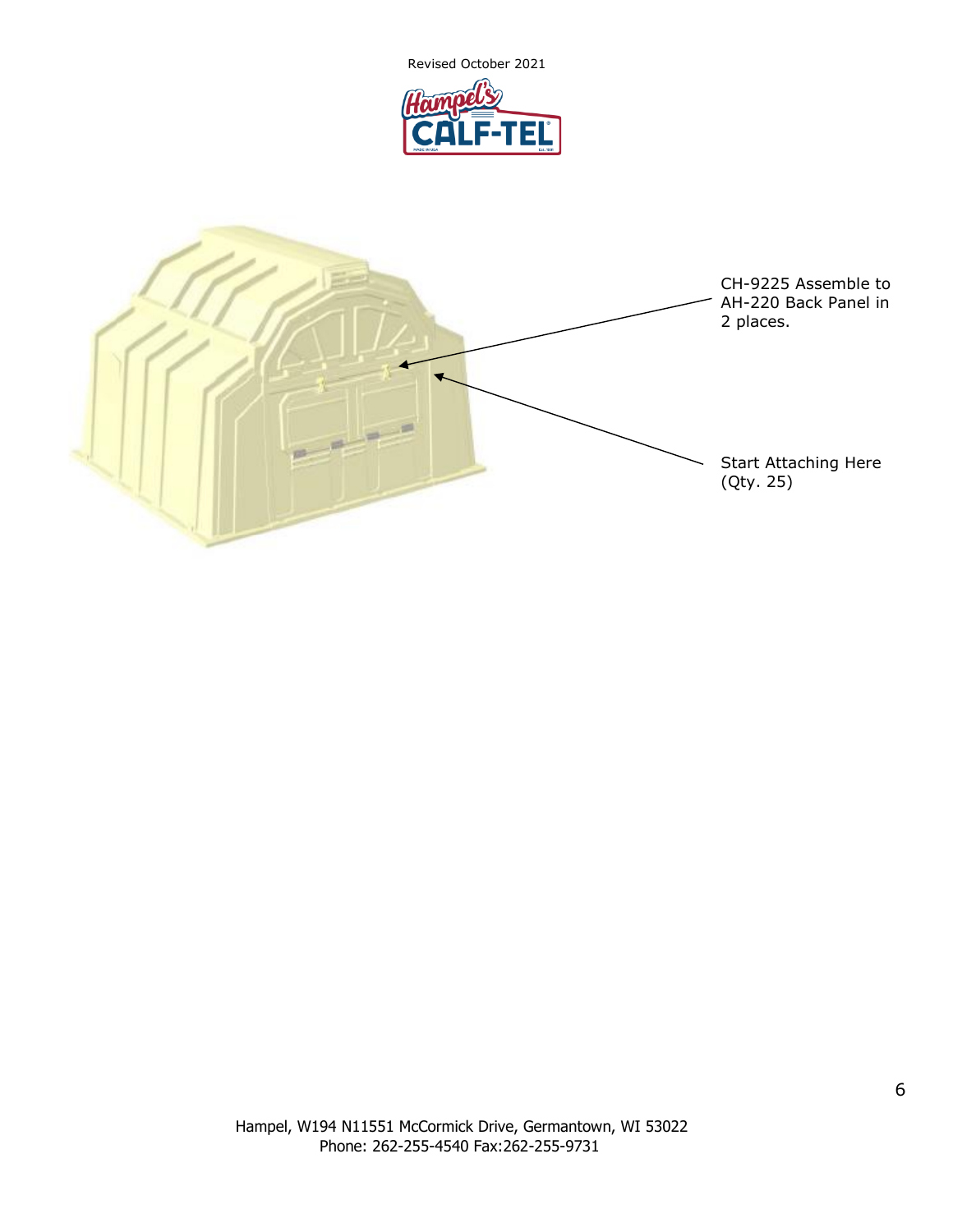

# **54|98 Reinforcement Bracket**

**Step 1:** Reinforcement Bracket installed in 2 locations on the inside of the unit using CT-10037 and CT-HDWE-037.



**Step 2:** Remove the inside nut and washer from CH-9225 Latch that locks the bedding door.



Hampel, W194 N11551 McCormick Drive, Germantown, WI 53022 Phone: 262-255-4540 Fax:262-255-9731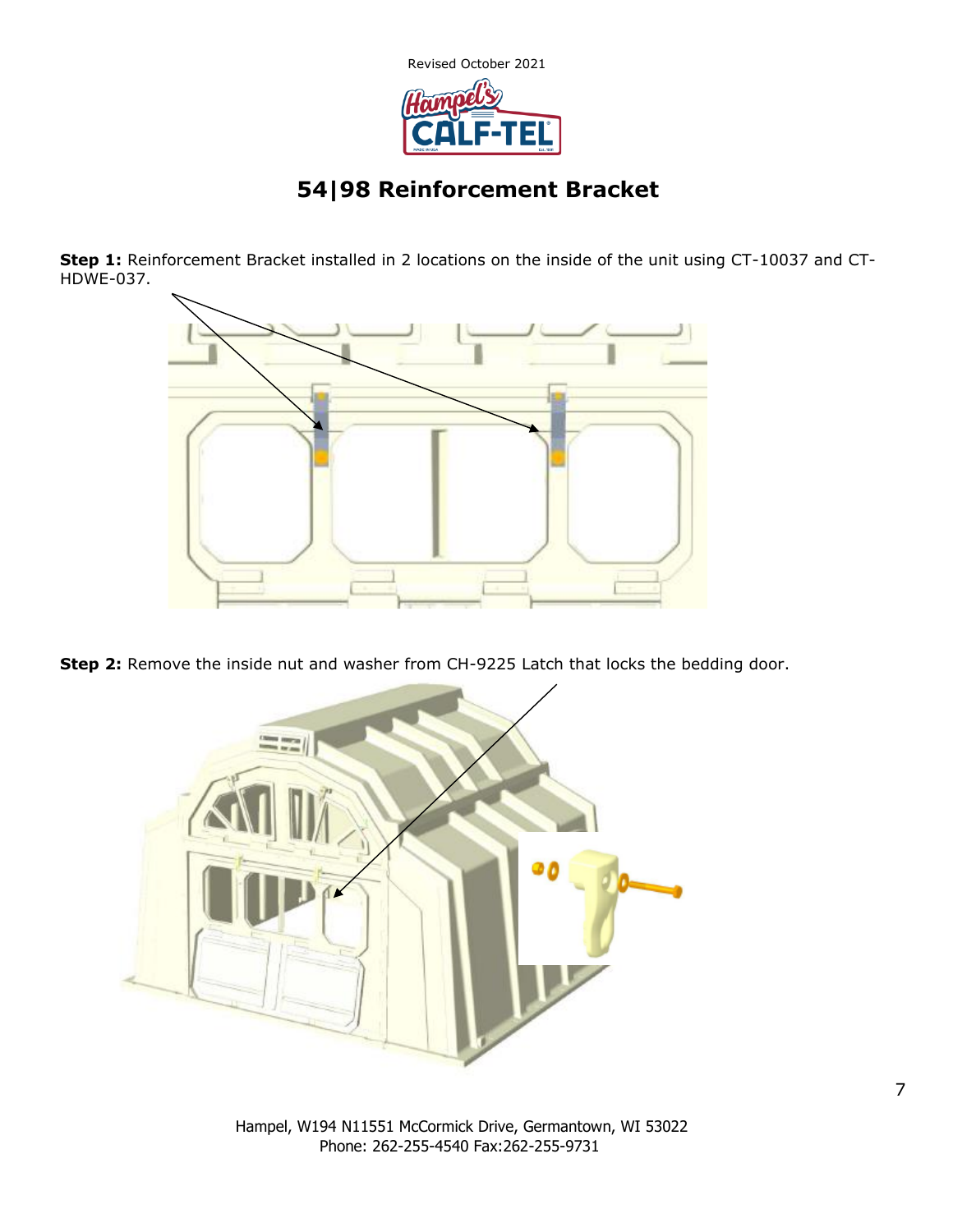

**Step 3:** Install Reinforcement Bracket (CT-10037) as shown and reinstall nut and washer to latch.



**Step 4:** Using a 5/16" dia drill bit, drill a hole through the plastic using the hole in the Reinforcement

**Step 5:** Attach bracket to plastic with the CT-HDWE-037 hardware kit. Insert bolt from outside using a washer and tighten the nut on the inside.



Hampel, W194 N11551 McCormick Drive, Germantown, WI 53022 Phone: 262-255-4540 Fax:262-255-9731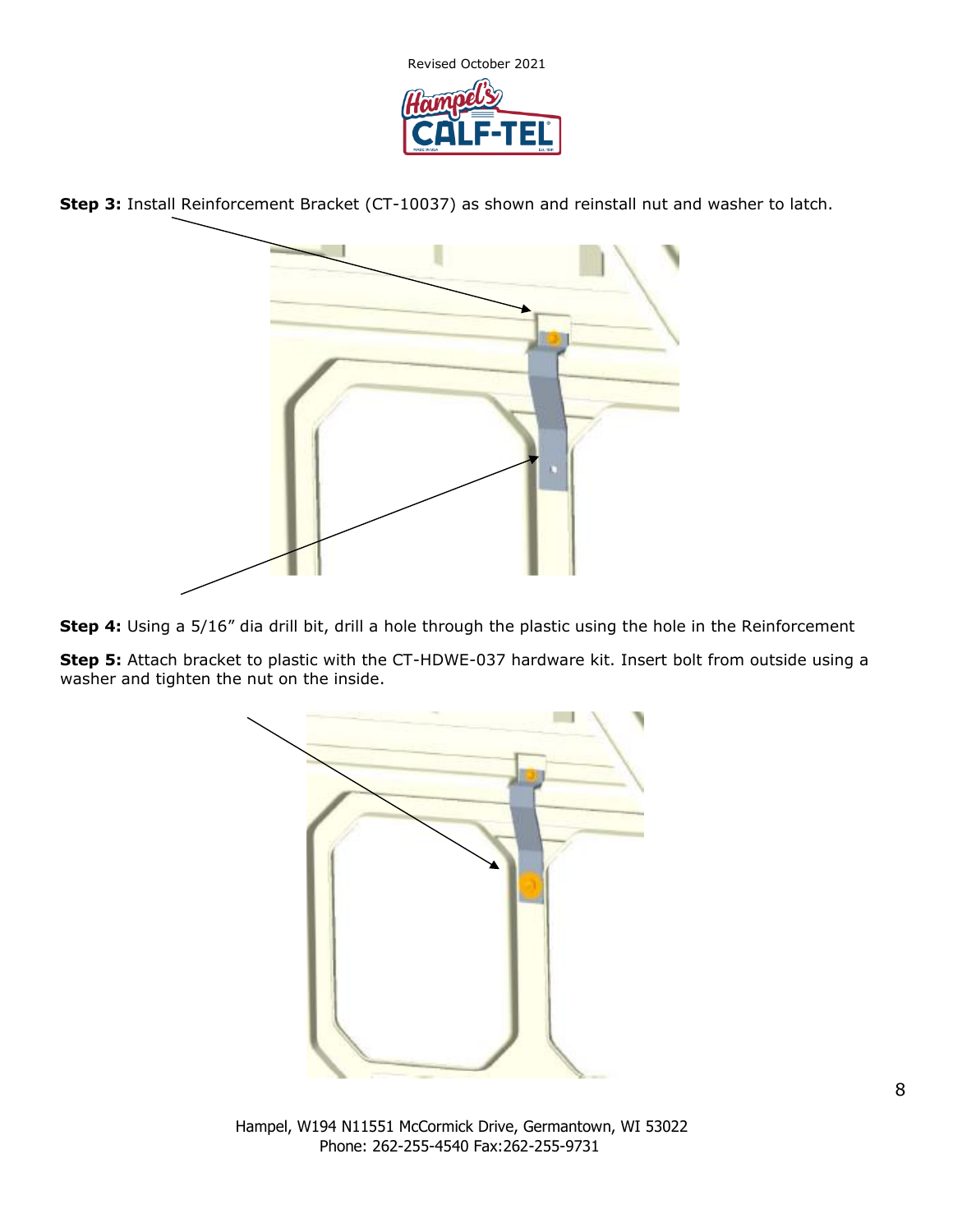

# **Optional Item – Rear Upper Door Latch**

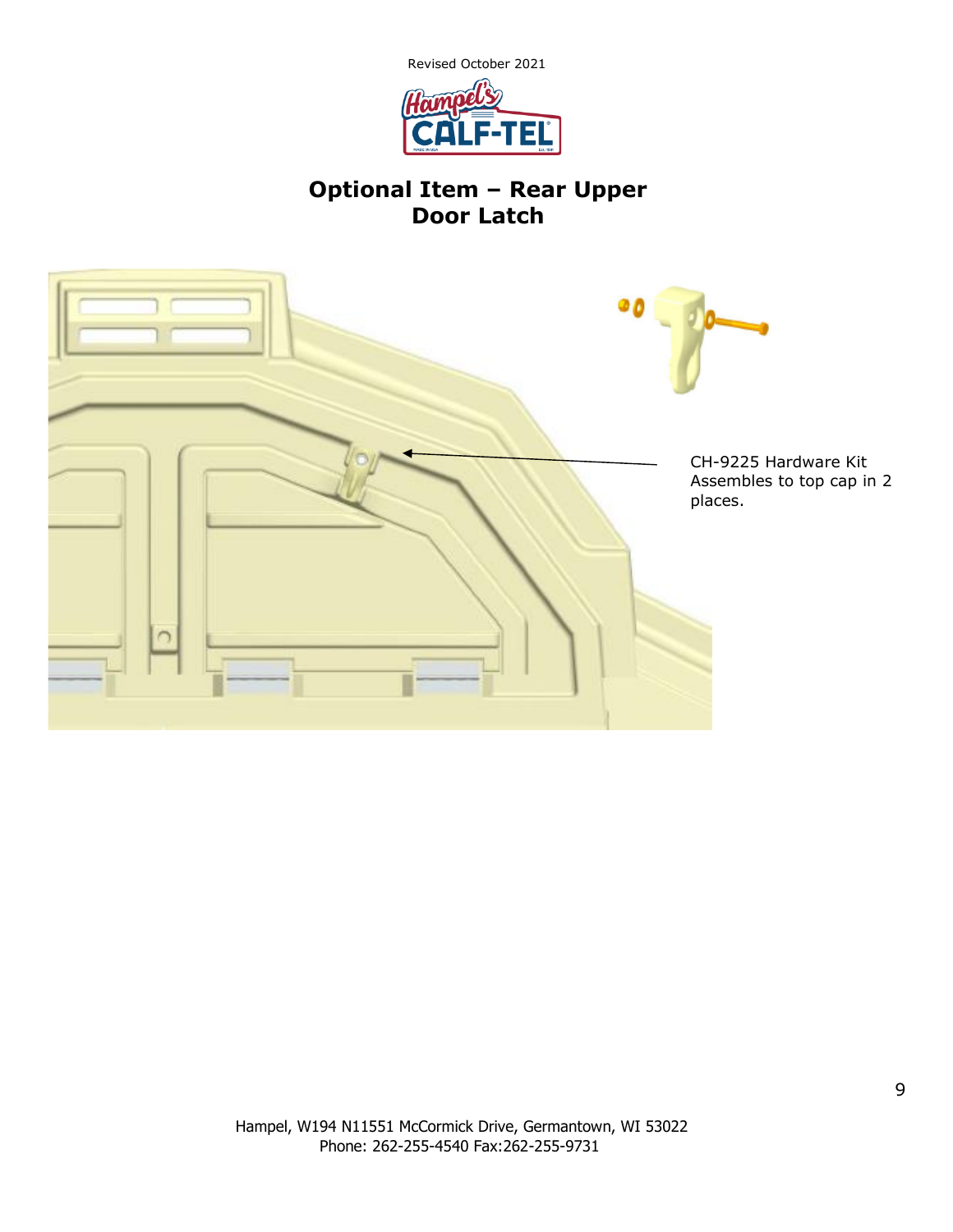

## **Optional Item – Lumber Kit**

**Step 1:** Base Lumber Kit

**Lumber Size:**

| 2 pcs – 4" x 4" x 99.125" | $(101.6$ mm x 101.6mm x 2517.7) |
|---------------------------|---------------------------------|
| 2 pcs – 4" x 6" x 88.125" | $(101.6$ mm x 152.4mm x 2136.7) |

**A.** Using 13/64" (5mm) Drill bit, drill (8) pilot holes. Repeat for all 4 corners (See Figure 1)



**Step 2:** Assemble Base

**A.** Using 5/16" (8mm) Deep well socket, assemble lumber using (2) 1" (25.4mm) washers with (@) 5-1/2 x ¼ (139.7mm x 6mm) lag screws. Repeat for all 4 corners (See Figure 1).

**Step 3:** Assemble Base to Hutch

- **A.** Using 5/16" (8mm) Deep well socket, washers and screws, fasten (2) brackets (included in hardware kit) near entrance securing hutch to base (See figure 2)
- **B.** Fasten hutch to base at remaining locations around perimeter using washers and screws.